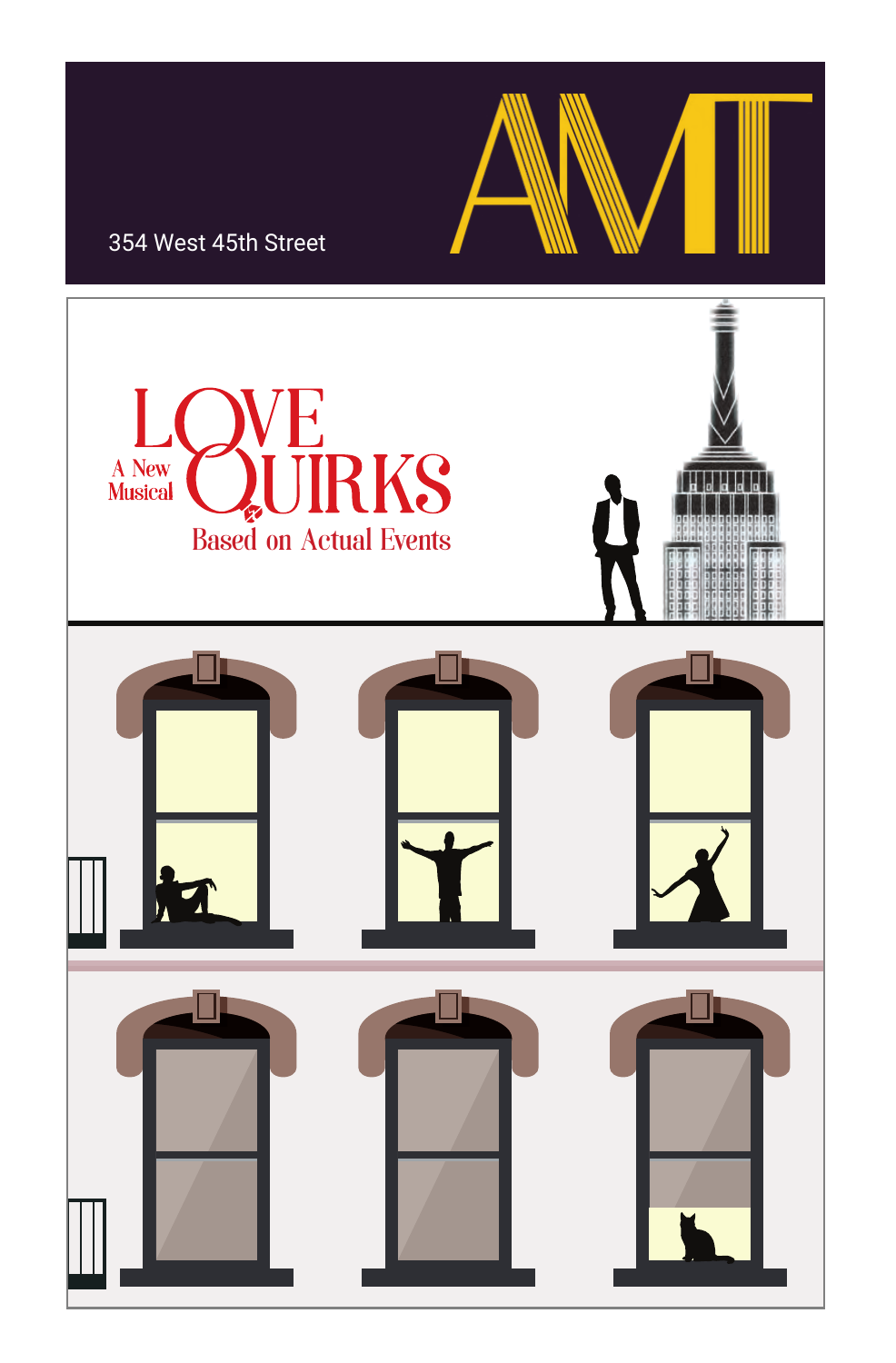Love Quirks LLC Presents



MUSIC AND LYRICS BY Seth Bisen-Hersh

BOOK BY Mark Childers

Produced in Association with Spencer Collier; Lou & Michael Csabay; and Mike Rolish

## Consulting Producers

Cyrus Beagley; Ronojoy Chakrabarti; Samidh Chakrabarti; Nick Hartman; Austin Horowitz; Eric Klein; Niki Klonaris; Monica Linden & Trevor Clement; Lyudmila Lubashev; Ronnie Misra; Kailas Naredran & Katie Fillion; Terence Law; Benjamin O'Connor, Michael Pihulic, Erin Rhode & Pranjal Vachaspati; Joshua Randall; Jim Reilly, Jr; Leah Schneider; Satwik Seshasai; Carl Anthony Tremon; and Marian Zhen

LIGHTING / SOUND DESIGN Rocky Noel

SET DESIGN Josh Iacovelli

ASSISTANT STAGE MANAGER Tylar Traum

COSTUME DESIGN Edward Kershaw

VOCAL ARRANGEMENTS / ORCHESTRATIONS Seth Bisen-Hersh

MUSICAL DIRECTION Austin Nuckols

PRODUCTION STAGE MANAGER Brent Michael Jones

> DIRECTED BY Brian Childers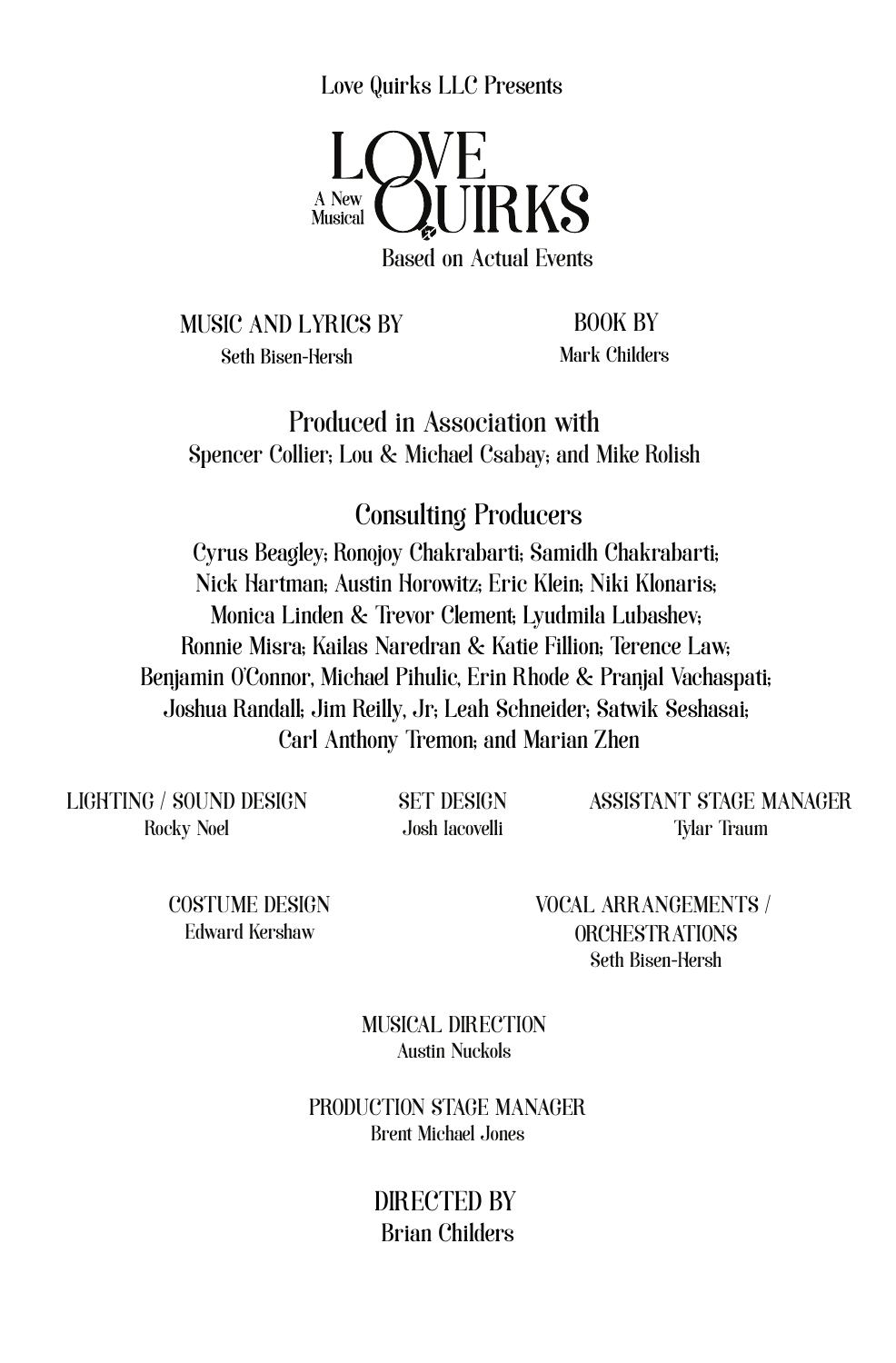## **Song List**

Overture - Overture It Never Works – Full Cast Let's Just Be Friends – Chris Haven't You Noticed? – Ryan & Lili I'd Rather Take a Nap – Lili Darling, I Loved You / Who Knows Why? – Stephanie & Lili Straight Boys – Ryan I'm Not Interested in You – Stephanie Love Quirks – Full Cast Waking — Stephanie The Circle - Lili Um, Yeah… – Ryan This is Awkward - Lili I Saw You Tonight / You Can't Always Choose – Full Cast Just Get Over It – Stephanie & Chris Hey! – Stephanie The Circle (Reprise) – Lili In Love – Full Cast

## **Musicians**:

Piano: Austin Nuckols Cello: Ana Lei Percussion: Ethan Gueldenzopf



## **Original off-Broadway Recording**

is available on Itunesⓒ, Amazon Musicⓒ, Spotify<sup>®</sup>, or wherever you stream.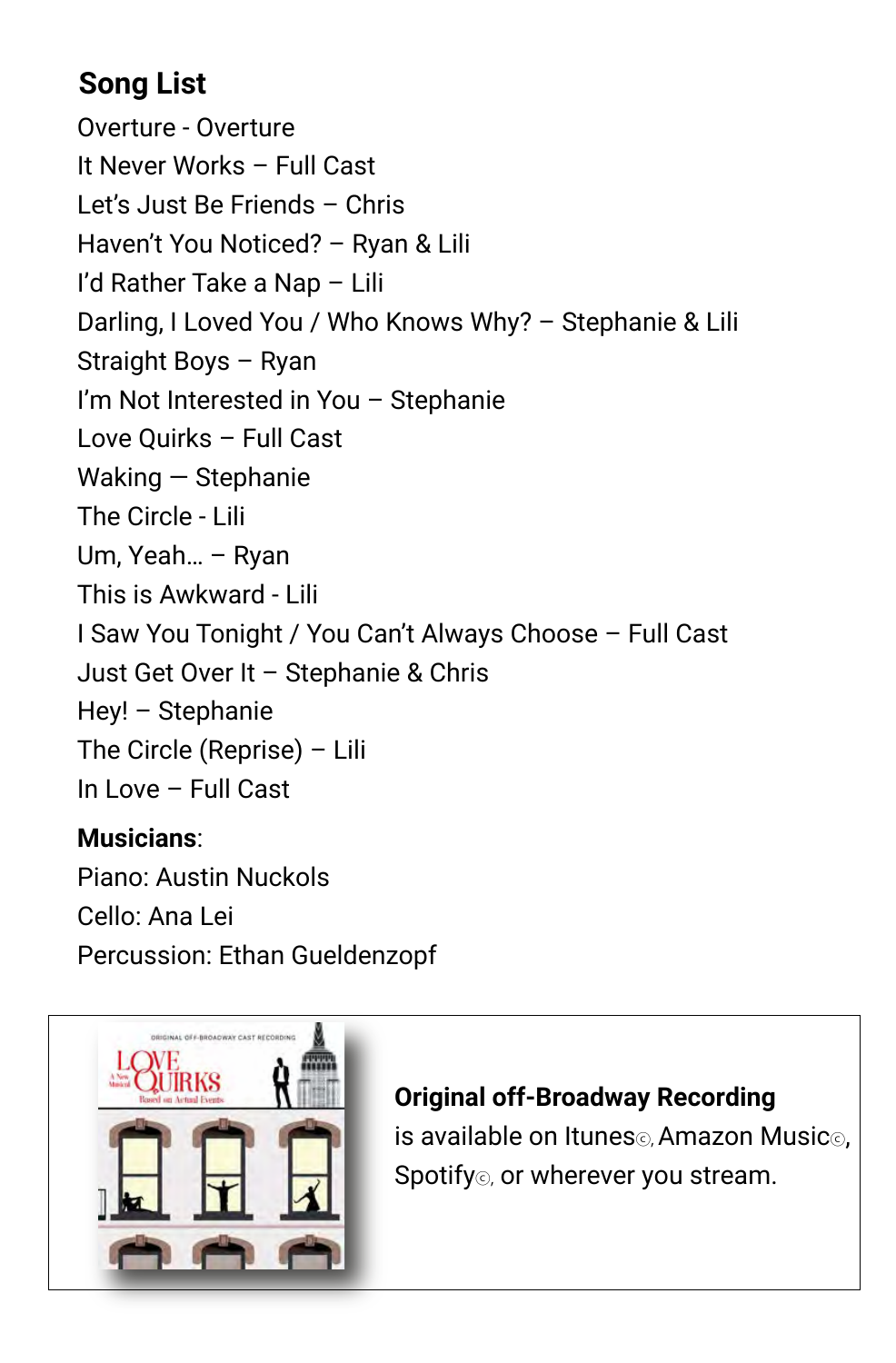**CAST** 





RYAN LILI CHRIS STEPHANIE





Erin Lamar\* Maggie McDowell\* Matthew Schatz \* Lauren Testerman\*





Rori Nogee\* Dylan Hartwell\* UNDERSTUDY UNDERSTUDY

#### **WHO'S WHO IN THE CAST**

#### ERIN LAMAR\* (Ryan)

Erin is an AEA / CAEA actor and is excited to be back with the *Love Quirks* family! Lamar is the proud Founder and CEO of Amplified Voices Productions (AVP), a photography and videography /filmmaking company that focuses on representing stories and championing the careers of POC and LGBTQIA+ artists and professionals. Since the launch of AVP (Dec. 2020), he has produced, directed, written, performed and has been the Director of Photography in several films, pilots, series and web series. He has photographed Broadway performers, television and film actors, regional theater productions, corporate executives and small businesses. Lamar and AVP works with clients in NYC, Tampa Bay Area, Atlanta, Miami, LA and the Bay Area (California). Theater Credits include: *Paradise Square: A New Musical,* 

*Sousatzka, Five Points, Bring It On! The Musical, The Wild Party, Marcus; or The Secret of Sweet, Shakespeare's R & J, Passing Strange, A Free Man of Color, Hairspray* and more. Lamar has also performed, directed and choreographed productions and concerts in London, Berlin and Tokyo. University of the Arts (2013). Special thanks to Avalon Artists Group, the cast and crew of LQ, husband, Unai and family for their continued love and support.

> IG: @lamar.erin, @av\_productions, www.amplifiedvoicesproductions.com

MAGGIE MCDOWELL\* (Lill)

Maggie is so happy you're here supporting live theater! She was last seen as Lauren in *Kinky Boots* at the Ogunquit Playhouse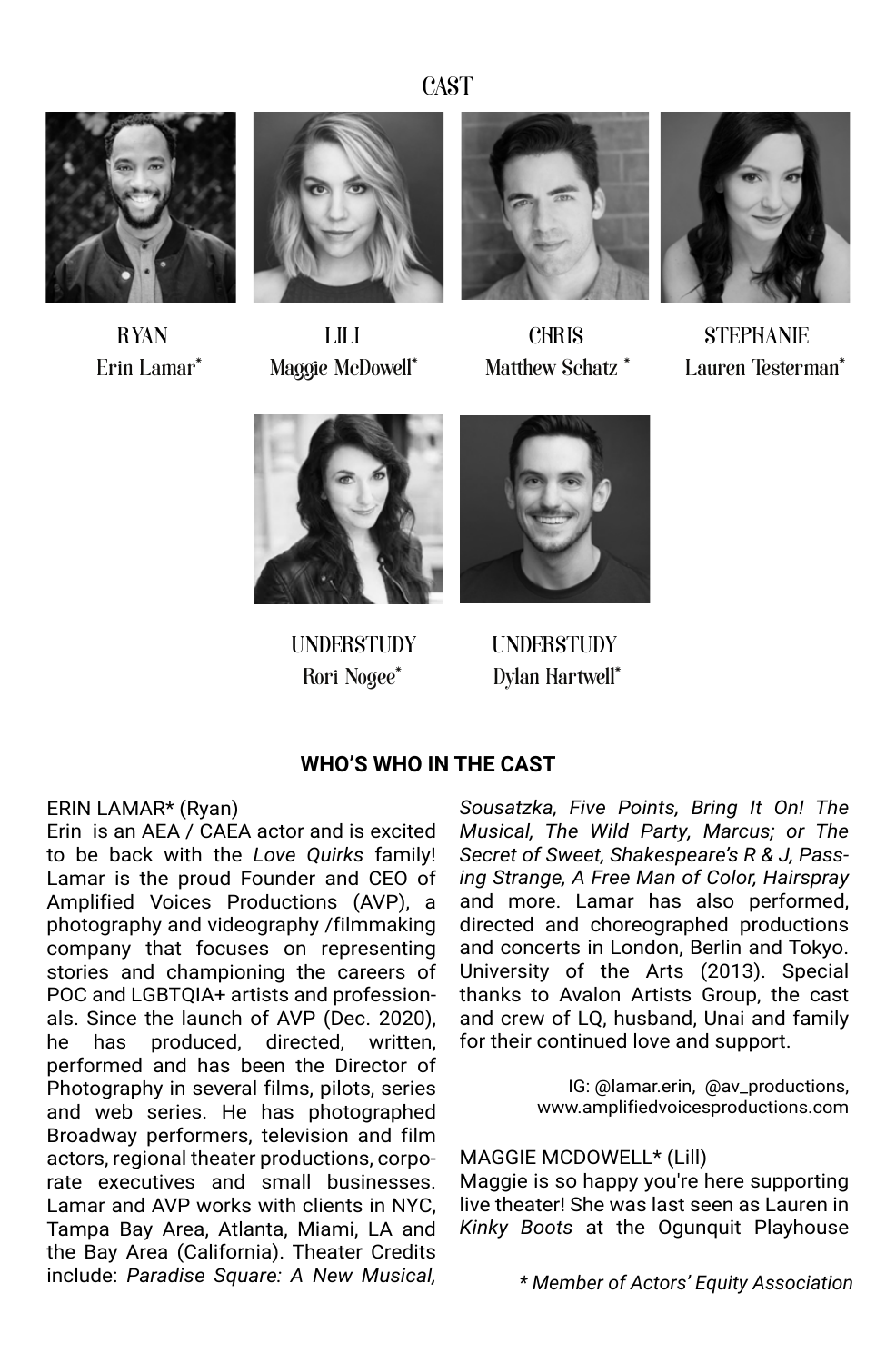after sharing the show on Broadway, the 1st National Tour, and at The Muny (Ensemble, Lauren u/s.) other Broadway: *Disaster!* (OBC) Off Broadway: *The Marvelous Wonderettes* (Missy Miller), *Disaster!* (Marianne) Regional favorites: *9 to 5*  (Doralee, Theatre by the Sea), *Annie Get Your Gun* (Annie Oakley, The Fireside) *Hello Dolly!* (Ermengarde, Studio Tenn) *Grease* (Marty, Ogunquit Playhouse) *Disaster!* (Sister Mary Downey, CT Rep) She also wrote and starred in *Morning Person: to Broadway, Baby and Back*, her NYC solo debut at The Green Room 42. Huge thanks the LQ team and love to my boys Stephen & Thomas.

> IG & TikTok @\_maggie.mcdowell\_ www. maggiemcdowell.com

#### MATTHEW SCHATZ\* (Chris)

Matthew's favorite credits include J*ersey Boys, Heathers, Million Dollar Quartet,* and, of course, the pre-pandemic-almost-production of *Love Quirks.* He's also been on TV a few times in "Difficult People", "Hostages", "Jon Glaser Loves Gear", and several other shows. If you'd like to know more about him follow him on Instagram at @matthewfschatz, and make sure to watch him live on Twitch at twitch.tv/mrfancymatt.

> *IG:@matthewschatz Twitch: twitch.tv/mrfancymatt*

#### LAUREN TESTERMAN\* (Stephanie)

Lauren is thrilled to be returning to the cast of *Love Quirks* as it reopens off-Broadway! Favorite theatre credits include: *The Black Book* (Swing), *Next to Normal* (Natalie), *The 25th Annual Putnam County Spelling Bee* (Olive), *Buffy the Vampire Slayer: Once More with Feeling* (Buffy), & *Saved: The Unauthorized Musical Parody* (Hilary Faye). She was also seen in multiple readings and the 2014 workshop of *Love Quirks*. TV: "Most Evil", "My Dirty Little Secret". Huge thanks to the entire *Love Quirks* creative and producing team. LaurenTesterman.com. About Artists Agency.

> Instagram: @LaurenTesterman TikTok: @lauren.testerman

#### RORI NOGEE\* (Understudy)

New York native! Broadway: *Joseph…Dreamcoat*. Off-Broadway: *James and the Giant*  *Peach, Showgirls, the Musical!* (Cristal Connors). Carnegie Hall: *Journey to America*. Fav Regional credits: *Spamalot* (Lady of the Lake), *Young Frankenstein* (Elizabeth), *Rock of Ages* (Regina), *Disenchanted* (Belle/Ariel/Rapunzel) and *Rent* (Maureen). Rori is the creator of *Siren's Den: A Rock Musical* (@sirensdenmusical, demo available on iTunes) and *Aftershocks* (NY Winterfest Best Play Nominee). She is a recipient of the City Artist Corp Grant. Love and thanks to the *Love Quirks* team!

#### IG and TikTok: @Roareen

#### DYLAN HARTWELL\* (Understudy)

Dylan is an NYC-based writer and actor. Born & raised in Dallas, TX, he graduated NYU Tisch with degrees in both Screenwriting and Drama. As artists-in-residence with The New Works Lab at Stratford, he and collaborator Benny Gammerman have had original musicals produced through Barrington Stage, New York Theatre Barn, and La Jolla Playhouse. Favorite roles include "Fabrizio" in *The Light in the Piazza*  (Carbonell Award Nominee) "Chris" in *Hands on a Hardbody*, and "Rocky", in *The Rocky Horror Show*. Most recently, Dylan co-created "Three Men and a Baby Grand" with husband Greg Sullivan & Richard Rogers award-winner Brandon James Gwinn. Download his newest concept album *RAGER!* on all music platforms.

IG: @dylan.hartwell

#### **CREATIVE TEAM**

#### SETH BISEN-HERSH (Music / Lyrics)

*S*eth is a prolific, versatile, award-winning composer/ lyricist and performer. In addition to *Love Quirks*, for which he won the prestigious 2021 Off-Broadway BroadwayWorld Award for Best Score, he has written the score for *The Diamond as Big as the Ritz* (2019 Finalist: Stiles & Drewe Best Song Award, Studio Cast Recording), *Stanley's Party* (Manhattan Children's Theatre, 2010), *More to Love* (2014 Winner: Best Lyrics, West Village Musical Theatre Festival), *The Spickner Spin* (2004 Fringe NYC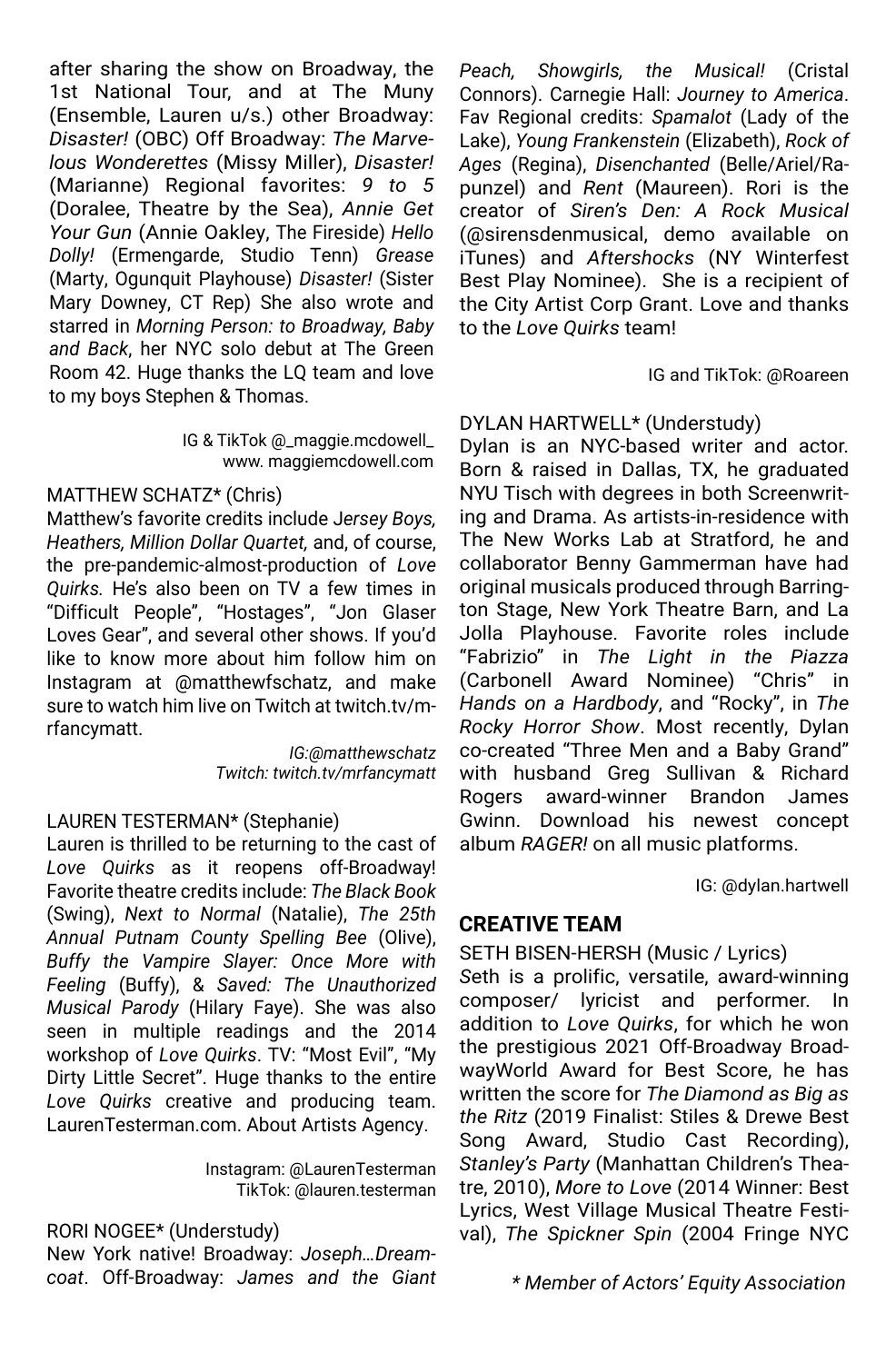Audience Favorite Award), and *Meaningless Sex* (2003 Fringe NYC Audience Favorite Award). He has also written and starred in 10 cabaret song cycles of his work: *And Then She Dumped Me, The Gayest Straight Man Alive, Meaningful Sex, Neurotic Tendencies, Why Am I Not Famous Yet?, Writer's Block: a cabaret that was hard to write, I'll Relax When I'm Dead: a reluctantly prolific cabaret, If Adele Can Do It, So Can I: an evening of mostly sorrow, Not Your Grandma's Cabaret (unless she's really naughty),* and *and*  his *Self-Isolation Song Cycle* during the 2020 pandemic.. For 10 years, he produced two annual charity concerts of his work featuring Broadway performers (*Broadway Meows* and *Broadway Can!*); he wrote/starred in the 5 seasons of the *web series "*Every Day a Little Seth," co-wrote/co-starred in the TV pilot version and has emceed, produced and accompanied over 700 musical theatre talent showcases at Don't Tell Mama. In addition, he has published 3 books: a memoir, "Sleep. Write. Now. Emerging from a dark year of insomnia, anxiety, and depression from loss" and two books of essays: "Every Page a Little Seth" and "Millennials are Ruining the World!", the latter which he turned into an audiobook and podcast. Also, he was a winner of a 2019 and 2020 ASCAP Plus Awards. Additionally, he's had multiple crossword puzzles published in the LA Times and at Universal Crossword. He has two Bachelors from MIT (Computer Science & Engineering and Music Composition) and a Masters in Music Technology from NYU.

> FB/IG/Twitter/TikTok: @sethbhdotcom www.sethbh.com

#### BRIAN CHILDERS\* (Director)

DIRECTING: *Fabulous Fanny: The Songs and Stories of Fanny Brice* and *Technology, Breasts and Other World Issues*. As an actor, he received the 2002 Helen Hayes Award for "Outstanding Leading Actor in a Musical" and the Mary Goldwater Award for his performance as Danny Kaye in *Danny and Sylvia: A Musical Love Story*. His recent tour of his new one man show *An Evening with Danny Kaye* has received rave reviews and has been seen coast to coast including Los Angeles, New

York, and Washington D.C. OFF-BROADWAY: *Danny and Sylvia, The Danny Kaye Musical*  (Danny Kaye). National Tour: *The Kid from Brooklyn* (Danny Kaye—Original), *The Adventures of Tom Sawyer* (Tom Sawyer). NEW YORK: *Lady in the Dark* (Russel Paxton Cover) City Center; *Recovery* (Demon/Damien) Theater for the New City. *My Wife in a Chador*, Theater for the New City; *Sophia* (Jake Kelly) Write Act Repertory; *Obama in Naples* (Paolo) June Havoc Theatre; *Freedom's Song: A New Musical; Miracle on 34th St.: The Musical*  (Marvin Shellhammer) Theatrical Gems; *Promenade* (Prisoner 105) *The Musicals of Off-Broadway; Scandalous Behavior* (Joseph Surface) York Theatre; *On the Town* (Gabey) St. George Theatre; *Meester Amerika* (Joey). Regional Theater: *90 North* (Ensemble) Kennedy Center; *The Titans*, Kennedy Center; *Lucky Stiff* (Harry Witherspoon) Forum Theatre; *Becoming George* (The Prince) Metrostage; *The Boys in the Band* (Emory); *Hollywood Pinafore* (Ralph Rackstraw); *The Robber Bridegroom* (Jamie Lockhart); *The Second Man* (Austin Lowe) The American Century Theatre; *Man of La Mancha,* Olney Theatre; *Crack Between the Worlds*, Studio Theatre; Soloist: *Hollywood Bowl: A Ball at the Bowl with the L.A. Philharmonic*, Dodger Stadium (Special Guest Entertainer); Lincoln Center (A Tribute to Danny Kaye); Kennedy Center (Not a Day Goes By). Brian just released his first solo album, "Life Unfurled", on all platforms. Brian is a proud member of Actor's Equity.

#### MARK CHILDERS (Bookwriter)

Mark wrote the book for the musical *The Kid from Brooklyn, The Danny Kaye Story*, which toured regionally for two years in NY, Chicago, NJ, FL and had a long run at the El Portel Theater in North Hollywood, CA. in addition to winning the 2021 Off-Broadway BroadwayWorld Award for Best Book of a New Musical for the 2020 production of *Love Quirks,* His play, *The Rest of Us*, has had several readings in New York and Boston, MA. As a writer/ filmmaker, some of his film credits include "Karma's Choice" and "A Dinner Engagement," highlighted by BET's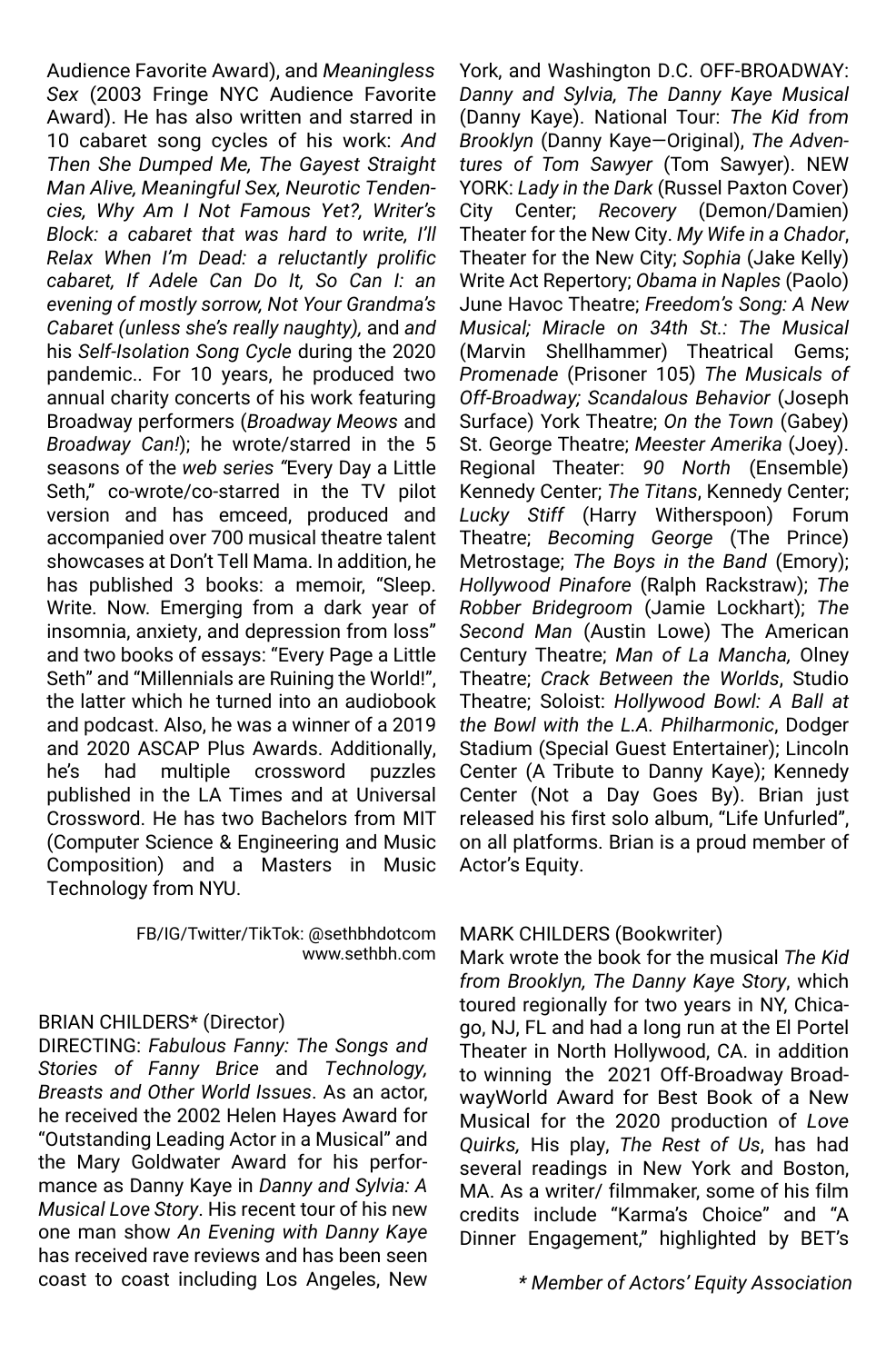Beyond the Lens series. He also directed "The Waiting Room," part of the Doorpost Film Project. He currently serves as Creative Director at Getfused, a Creative Marketing Agency located in Boston, MA, leading Brand Design and writing Ad spot creative for marketing campaigns.

#### AUSTIN NUCKOLS (Musical Director)

Austin is an NYC-based composer, writer, and pianist hailing from central Virginia. They studied Musical Theatre Writing at NYU, and have been spotted banging various pianos in the city since. Selected works include: *Turtle on a Fence Post* (Theater 555, Music), *The Scarlet Savior: A Comic Book Musical* (St. Luke's Theater, Book & Music), *Hyena in Petticoats* (NYU, Book & Music), and *Please Say You Love Me Too* (UCI, Book & Music) with long term collaborator, Lily Dwoskin. His other works include: *Inside Cloud 9* (Music & Lyrics) for Dreamers/Firehouse Theatre: a devised musical about the troupe's experiences with autism, and *#adulting: a millennial opera* (St. Luke's, Lowbrow Opera, Libretto & Music) and its commissioned upcoming sequel, *#adulting 2: Here We Go Again* (Lowbrow Opera, Summer 2022, Libretto & Music) with his "musical theatre sh\*tposting group," The Ballerina Kitties.

#### BRENT MICHAEL JONES\* (Stage Manager)

Brent recently graduated with a BA in Musical Theatre from Marymount Manhattan College. He spent the last 3 years performing and originating the role RJ in *Addy & Uno*. Off-Broadway SM credits include: *A Musical About Star Wars, NEWSical The Musical, The Marvelous Wonderettes,* and *Naked Boys Singing*!

#### TYLAR TRAUM\* (Assistant Stage Manager)

Tylar is incredibly excited to be joining the LQ team! She is a recent graduate from Marymount Manhattan College, where she received a BA Theatre Arts degree with dual concentrations in Directing and Stage Management. Since she was very young, Tylar has participated in every possible role in a production- from onstage to offstage, jumping in to help anywhere she can. Previously, she was the Production Assistant for *A Musical About Star Wars* (Off-Broadway). Other credits include various production team roles for Sacramento Theatre Company and Sacramento Music Circus. She sends much love to her parents, little brother, and her kitty Gary for their unwavering support.

#### IG: @tylartraum

#### JOSH IACOVELLI (Set Design)

Josh has over 20 years of experience in theatre and television His roles span from production design, art direction and scenic design. From fabrication to ideation, Josh has spent his entire career making ideas into reality. Favorite favorite design credits include: *Broadway and The Bard* starring Len Cariou, T*he Office a Musical Parody* (dir. Donald Garverick), *Friends the Musical Parody* (dir. Paul Stancato), *The Zero Hour*  (dir. Piper Laurie), *Hit Her with the Skates* (dir. Michael Schiralli), *Disaster the Musical* (dir. Jack Plotnick), *The Babies* (dir. Lloyd J. Schwartz), and *The Book of Merman* (dir. Joe Langworth) Bartenders starring Lou Mustillo. Other notable credits include long-running Off Broadway hits such as *Danny and Sylvia: The Danny Kaye Musical, Dietrich and Chevalier* starring Robert Cuccioli, *Cougar the Musical, Sistas the Musical*, and *It's Just Sex, and Missed Connections*. Josh most recently Designed and Directed *Trial on the Potomac* starting Rich Little. Josh received his BA in Theatre and Direction from Stockton University and his MFA from the Actors Studio.

#### ROCKY NOEL (Lighting Design)

Rocky calls New York City home working here and touring around the globe with artists Liza Minnelli, Kristin Chenoweth, Barbara Streisand, Alan Cumming, Chita Rivera, Christine Ebersole, Stephanie J. Block, and Joel Grey among countless others. Some NYC Shows include, *Broadway & The Bard, Under The Bodhi Tree, Marat/Sade, Unfinished Business*, and *Ave D*.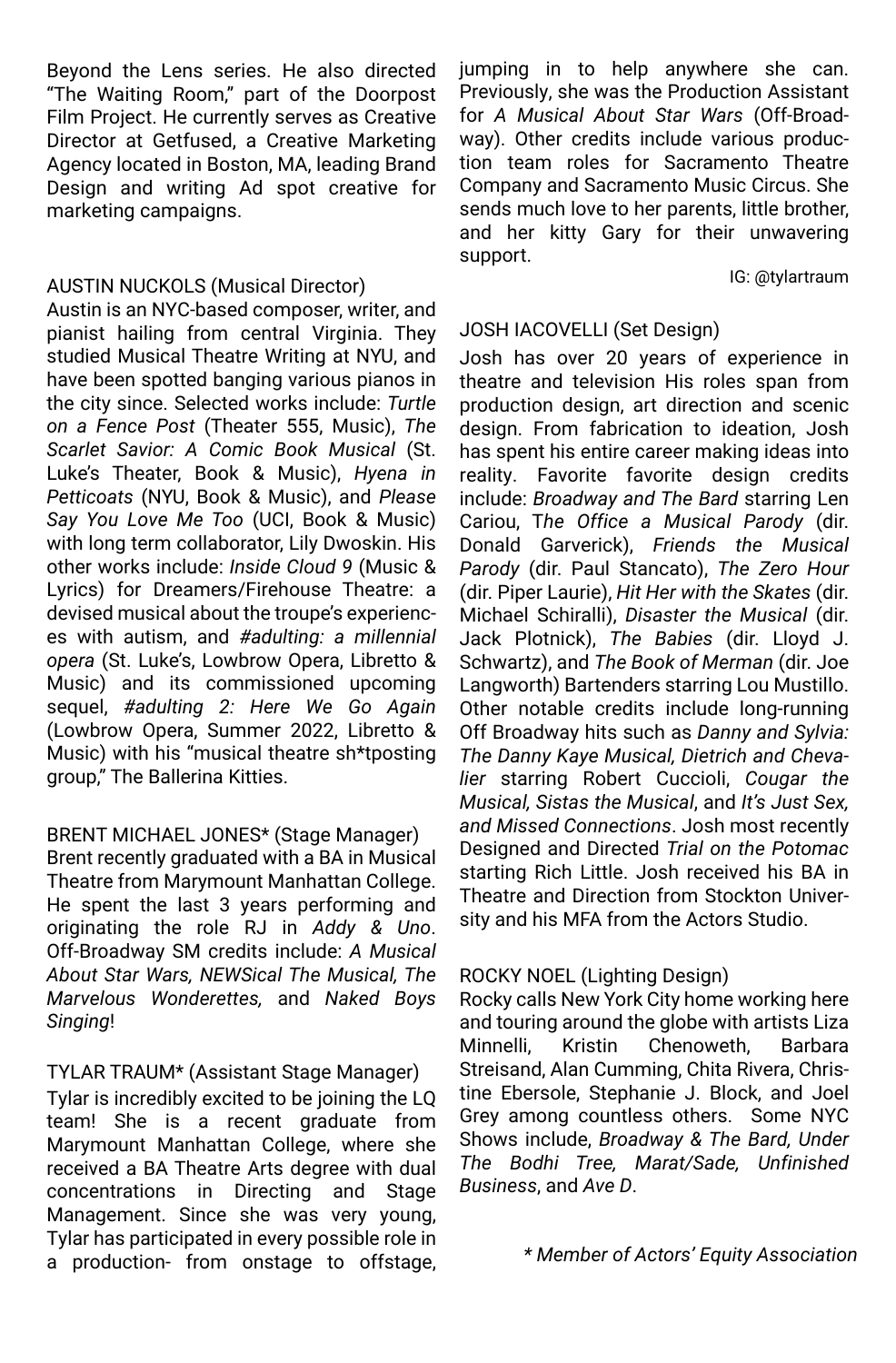NEW YORK CITY

# DISTRICT **TAP HOUSE**

"DRINKING CONSULTANTS SINCE 1998"





246 W 38TH ST NEW YORK, NY 10018  $(212)$   $221 - 1822$ 

> **FOR EVENT** INQUIRIES, **EMAIL**

EVENTS@ DISTRICTHOSPITALITYGROUP.COM



TAKE 10% OFF **YOUR ENTIRE CHECK WHEI YOU PRESENT<br>THIS PLAYBILL**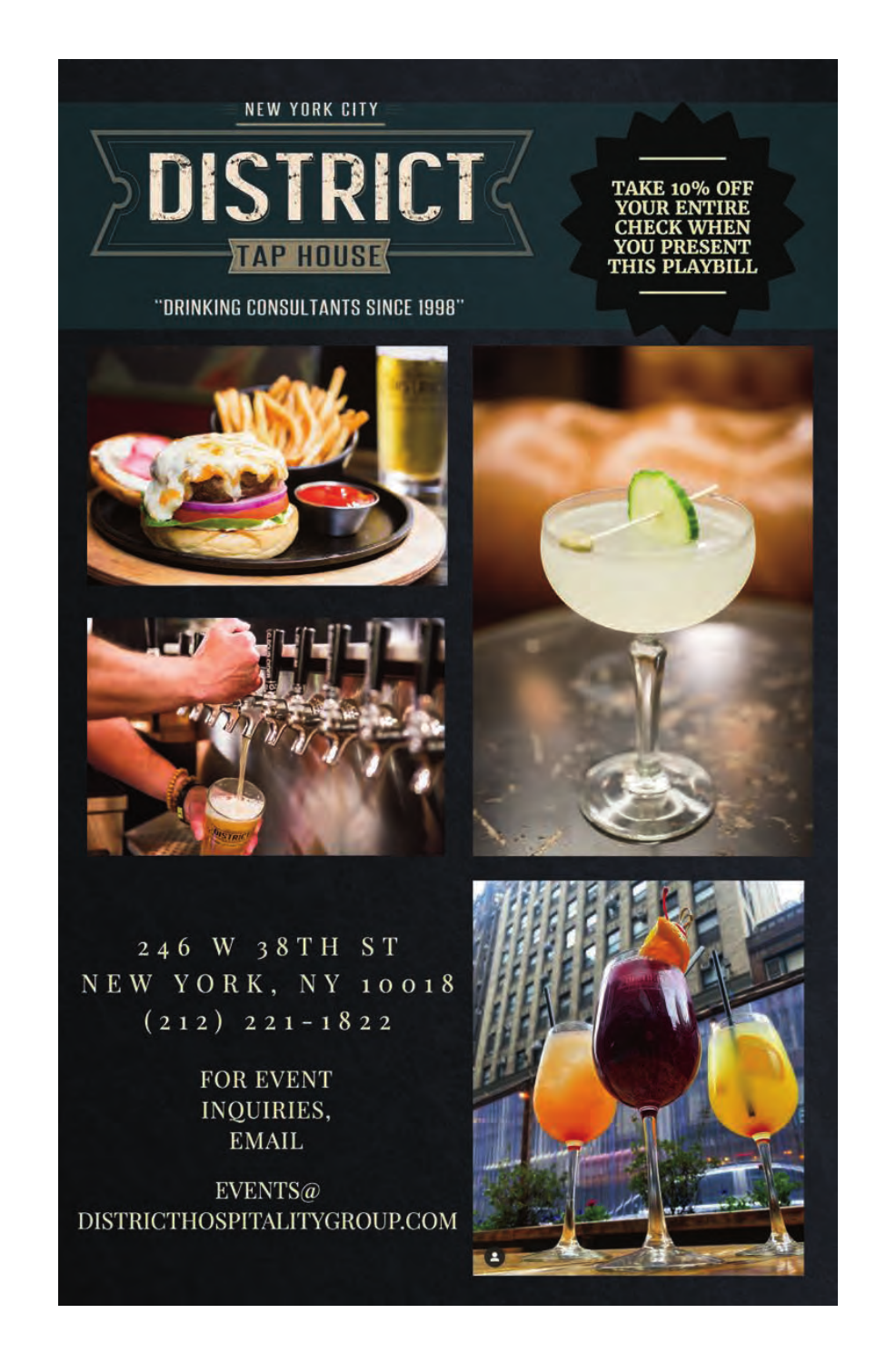#### IS EAT 品  $\begin{bmatrix} 1 \\ 2 \end{bmatrix}$ | 달 [ E *[ A* ) ]  $\frac{0}{n}$

LOCATED AROUND THE CORNER FROM THE AMT THEATER ON 9TH AVE & 45TH ST SHOW YOUR LOVE QUIRKS PROGRAM TO YOUR SERVER FOR 10% OFF YOUR MEAL





**IARK FISHER THALESSS** is proud to support Lauren Testerman

In honor of our amazing Ninjas, we wanna give you a GLITTERY GIFT! Claim one free class at MFF if you've never been to the Clubhouse!

and Brian Childers!

EMAIL FUNSTUFF@MARKFISHERFITNESSCOM WITH THE SUBJECT. **Juirks** ove.

**FISHER** 

**1 W39TH ST NY. NY 10018** 

**MARKFISHERFITNESS.COM** 

(917) 382-8242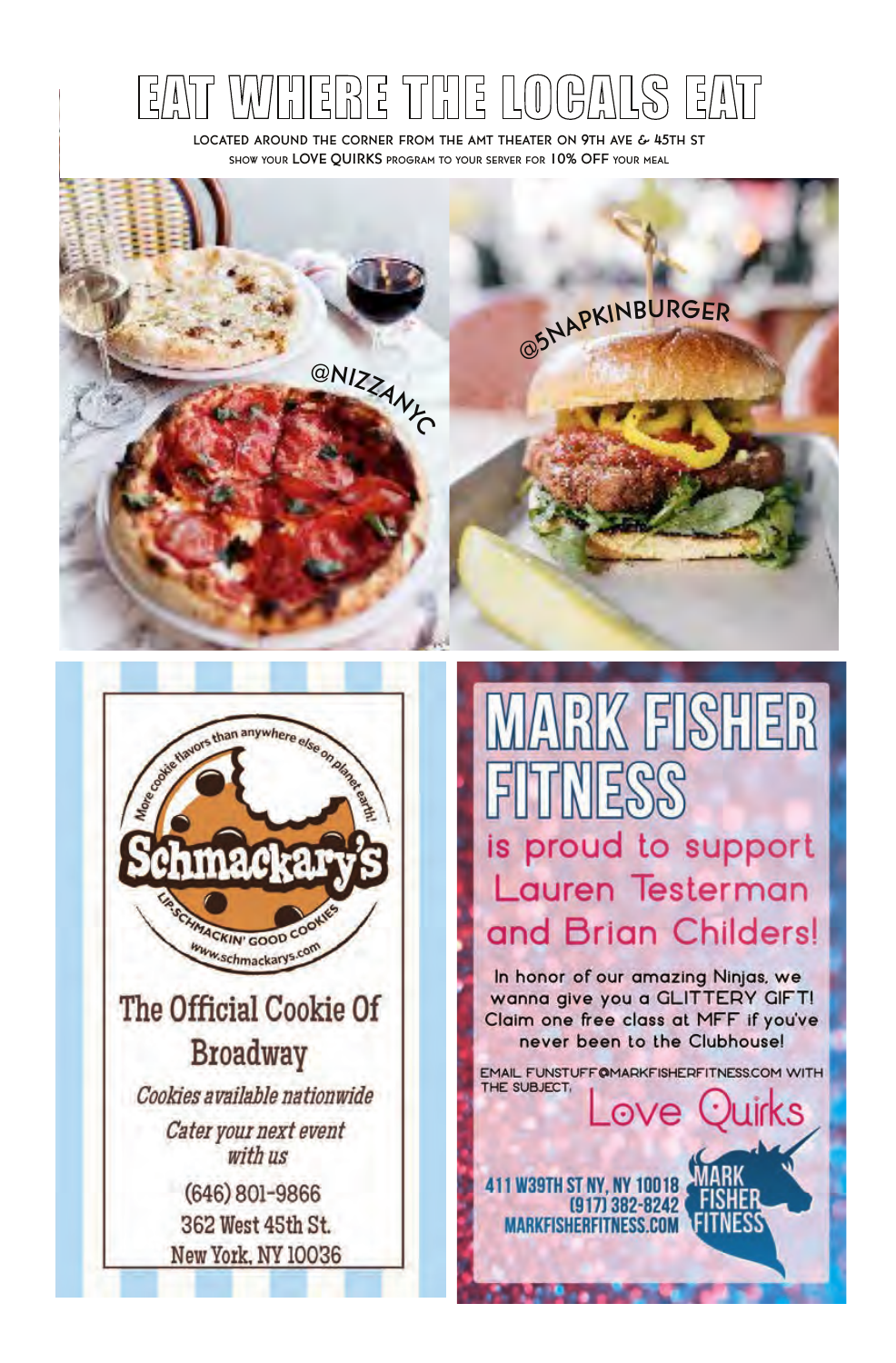

## *10% off your bill when you show your Love Quirks ticket*

*In the heart of the Theater District just off 8th Ave. on 46th St, the restaurant is a celebrated Broadway fixture. A New York Institution, Frankie & Johnnie's Steakhouse is the longest running show on Broadway (as well as one of the city's oldest continued dining establishments) having first opened as a speakeasy in 1926.*

320 West 46th Street, New York, NY 10036 212.997.9494